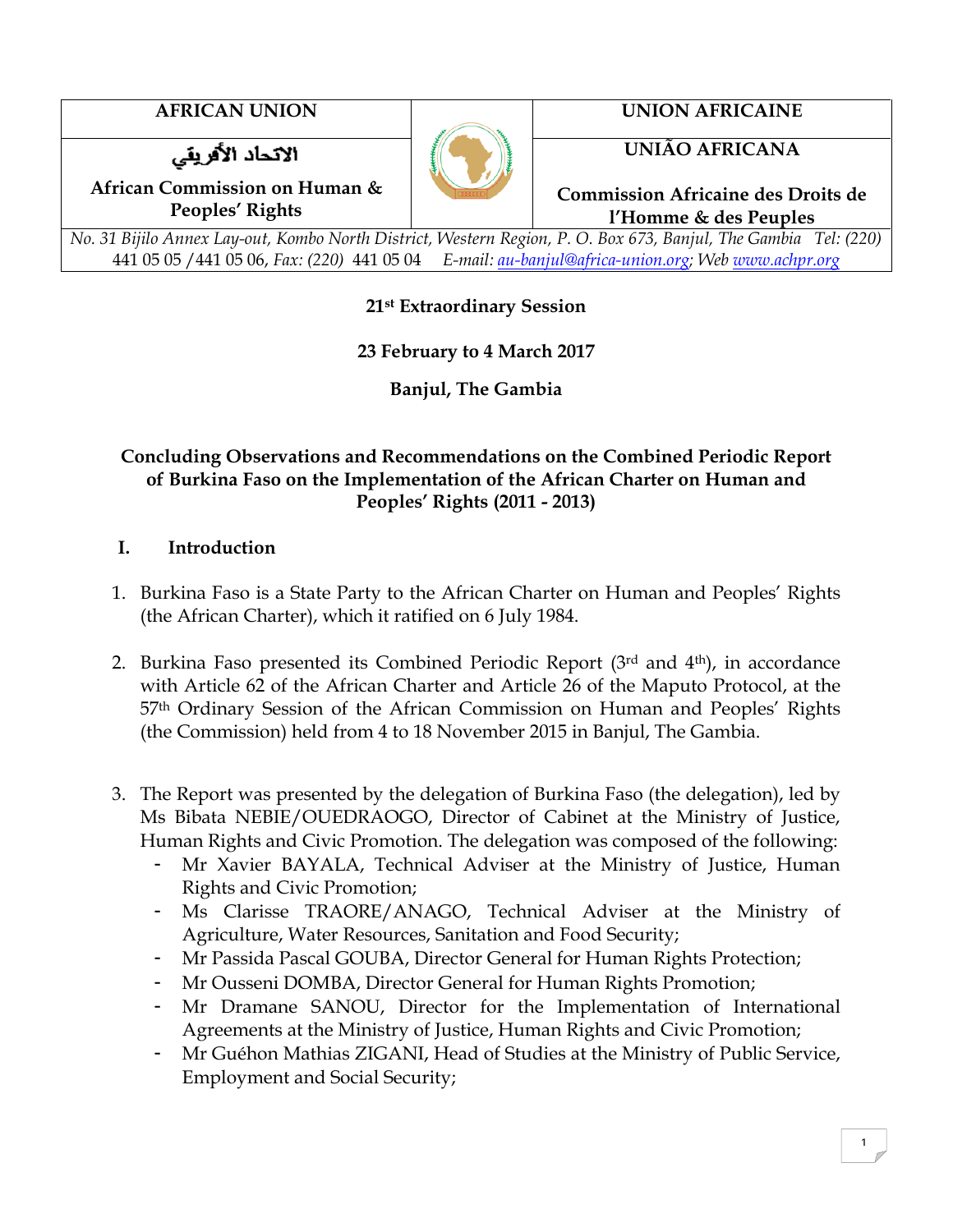- Mr Harouna KADIO, Head of Studies and Legal Affairs at the Ministry of Health;
- Ms Irène ZEBA, Head of Studies at the Ministry of Youth, Employment and Vocational Training;
- Mr Nicodème OUEDRAOGO, Legal Expert at the Ministry of National Education and Literacy;
- Ms Laure Léonne S. YAMEOGO, Human Rights Adviser at the Ministry of Mines and Energy.
- 4. The Report highlights the progress made in Burkina Faso in the area of human and peoples' rights, and the legislative, administrative and other measures taken to implement the provisions of the African Charter since the country presented its initial Combined Periodic Report  $(1<sup>st</sup>$  and  $2<sup>nd</sup>)$  at the 49<sup>th</sup> Ordinary Session held from 28 April to 12 May 2011 in Banjul, The Gambia.
- 5. The present Concluding Observations highlight the positive factors, the factors restricting the effective enjoyment of human rights, and the areas of concern regarding respect of the human rights protected under the African Charter and the Maputo Protocol. The report also contains the Commission's recommendations to the Burkinabe Government towards strengthening the enjoyment of human rights by the people of Burkina Faso.
- 6. The Commission commends the delegation of Burkina Faso for the frank and constructive dialogue held during the presentation of the Combined Periodic Report and the information provided in response to the concerns expressed by the members of the Commission.

## **PART I: AFRICAN CHARTER ON HUMAN AND PEOPLES' RIGHTS**

7. The Commission takes note of the following positive aspects:

# **I. Positive Aspects**

8. The Commission notes many positive aspects regarding Burkina Faso's compliance with its obligations under the African Charter.

# **Reporting obligation and cooperation with the Commission**

- 9. The Commission:
- i. Commends Burkina Faso for the political will demonstrated through the regular presentation of its periodic reports;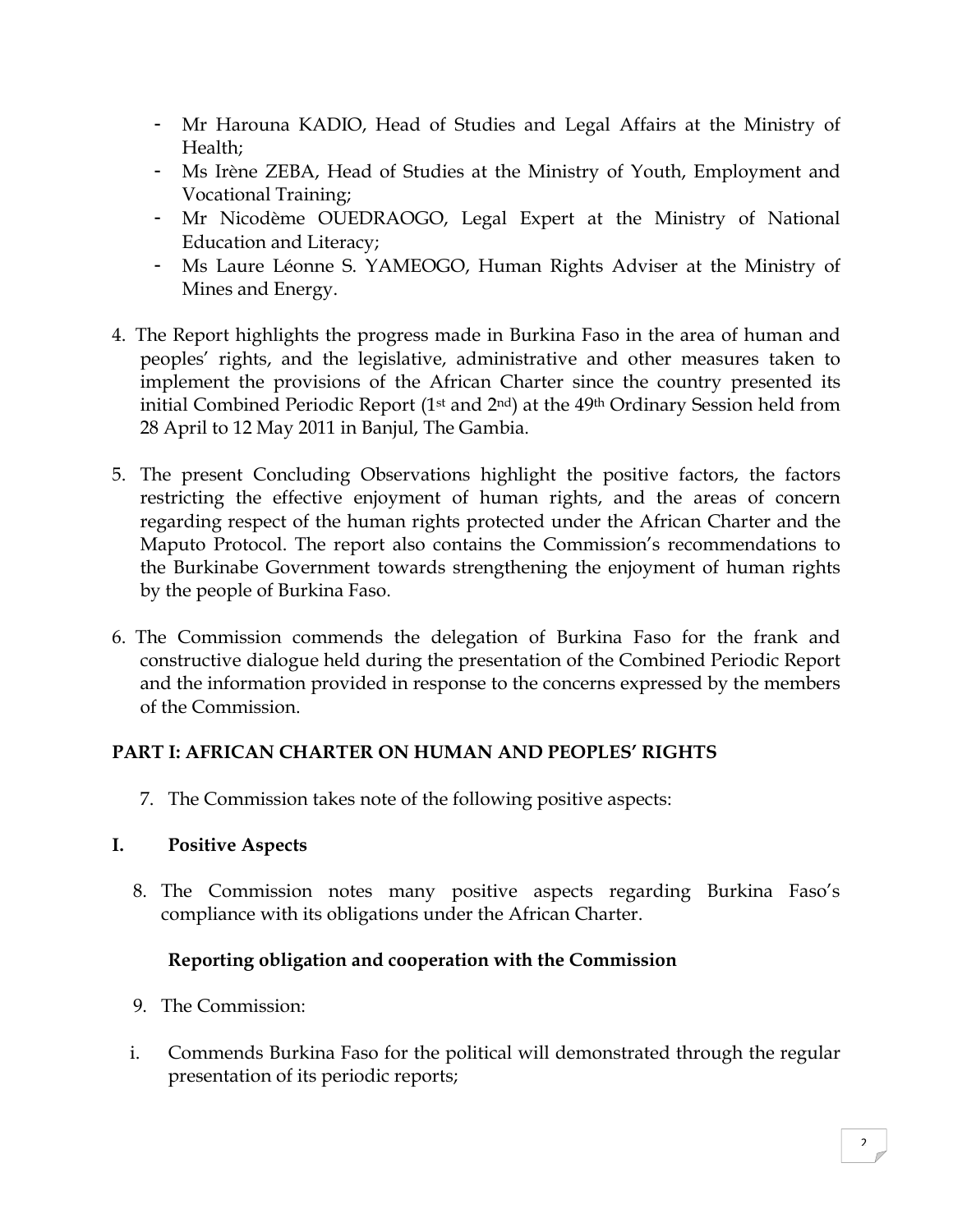- ii. Notes with satisfaction the inclusive and participatory approach adopted in the preparation of the report, in particular the setting up of a multi-sector Committee to monitor the preparation of the report, comprising of representatives of ministries, institutions and civil society organisations (CSOs), and involving public and private institutions in the preparation and validation of the report in collaboration with the Inter-ministerial Committee for Human Rights and International Humanitarian Law;
- iii. Particularly welcomes the fact that the report was prepared in accordance with the Robben Island Guidelines and the Tunis Guidelines;
- iv. Welcomes the measures taken to implement the recommendations made by the Commission following the consideration of its initial report, at its 49th Ordinary Session (Banjul, 28 April to 12 May 2011), in particular the measures taken to combat impunity, measures for law enforcement officers to better handle demonstrations, measures taken to combat unemployment and to bring justice closer to the population, as well as measures to strengthen literacy programmes.

#### **Ratification of regional and international human rights instruments and enactment of laws for the implementation of regional and international instruments ratified**

10. The Commission commends Burkina Faso for:

# **a) Ratification of international instruments**

i. The consultations conducted towards the ratification of the Second Optional Protocol to the International Covenant on Civil and Political Rights, aiming at the abolition of the death penalty.

# **b) Ratification of regional instruments**

i. The ratification, on 6 July 2012, of the AU Convention for the Protection and Assistance of Internally Displaced Persons in Africa.

## **c) Enactment of laws for the implementation of regional and international instruments ratified**

- i. The law on the prevention and punishment of the sale of children, child prostitution and child pornography, enacted on 17 April 2014;
- ii. The law on the protection of delinquent children and children in danger, enacted on 13 May 2014;
- iii. The law on the prevention and punishment of torture and similar practices, enacted on 27 May 2014;
- iv. The law on the prevention and repression of corruption, enacted on 3 March 2015;
- v. The law establishing the Mining Code, enacted on 26 June 2015;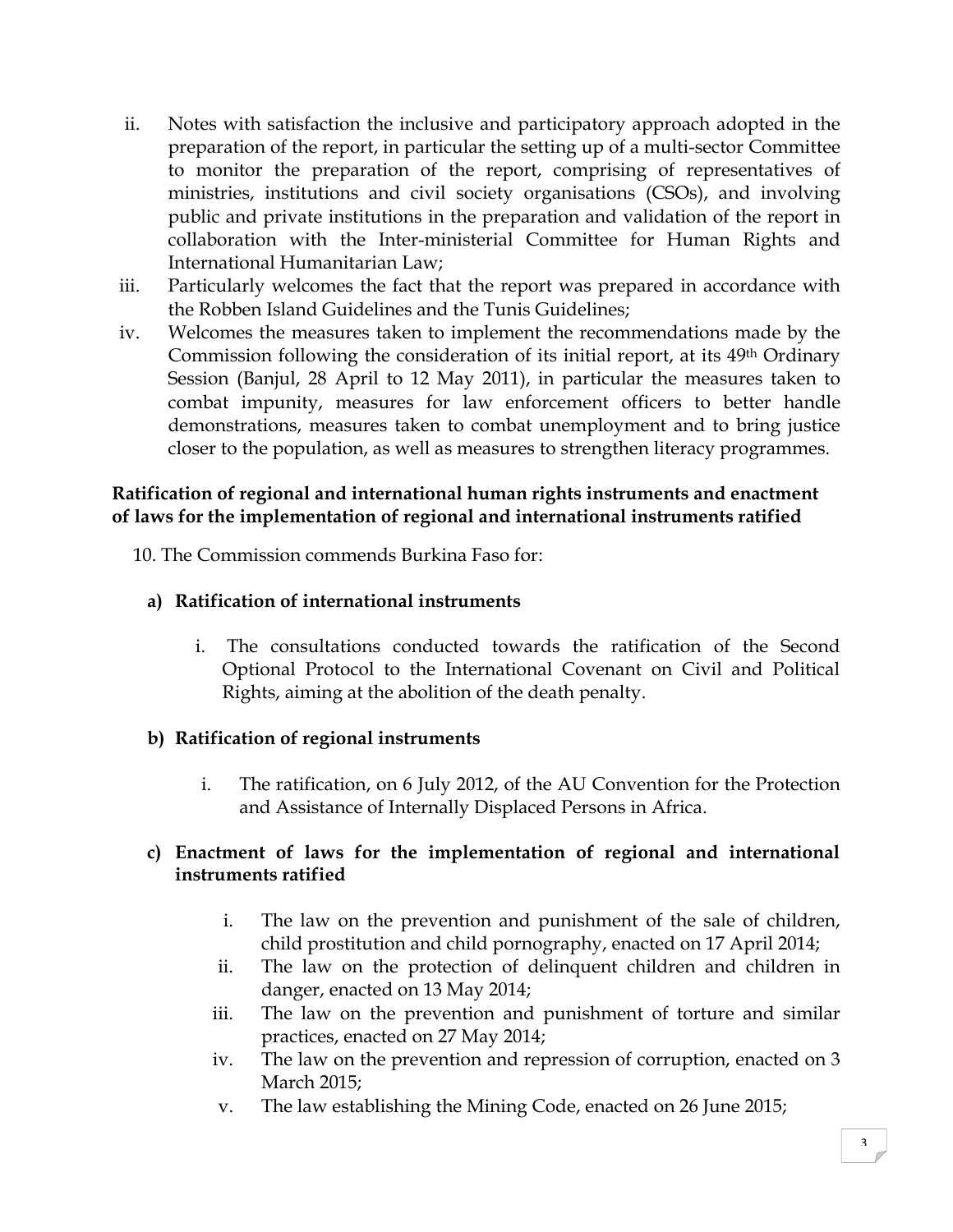- vi. The recent amendment of the Constitution establishing the nonamendable character of the provision on the limitation of the number of presidential terms, as well as the right of Burkinabe citizens to submit individual complaints to the Constitutional Council about human rights violations;
- vii. The amendment of the Criminal Code to include crimes under international conventions and the review of the scope of offences in order to exclude the death penalty.

## **Economic, social and cultural rights**

- 11. The Commission commends Burkina Faso for:
	- i. The establishment of an early warning system (EWS) to ensure food security, the quality of healthcare in public health centres, as well as access to medicines and certain medical procedures;
	- ii. The measures taken to curb unemployment, including the adoption of the National Employment Policy, the Special Employment Creation Programme for the Youth and Women 2012-2014, employment programmes for underprivileged persons and groups, the reclassification of workers, the promotion of employment in the informal sector, and technical and vocational training programmes;
	- iii. The efforts made by the Government to increase, in the national budget, the budget of the health sector, from 8.9% in 2010 to 12.7% in 2014.

#### **Justice**

- 12. The Commission commends Burkina Faso for the various measures taken in the justice sector, notably:
	- i. The re-opening of symbolic cases such as the Norbert ZONGO case, pursuant to the ruling of the African Court on Human and Peoples' Rights, and the Thomas SANKARA case before the military court;
	- ii. The operationalisation of the High Court of Justice before which some members of government have been indicted for economic, financial and violent crimes;
	- iii. The establishment of an Independent Commission of Inquiry to clarify the circumstances of the deaths following the popular uprising of 30 and 31 October 2014;
	- iv. The establishment of a National Commission of Inquiry following the coup d'état of 16 September 2015;
	- v. The efforts made to "educate" citizens by providing them with reliable and reassuring information on the justice system, particularly by improving access to justice through measures aimed at reducing certain legal expenses;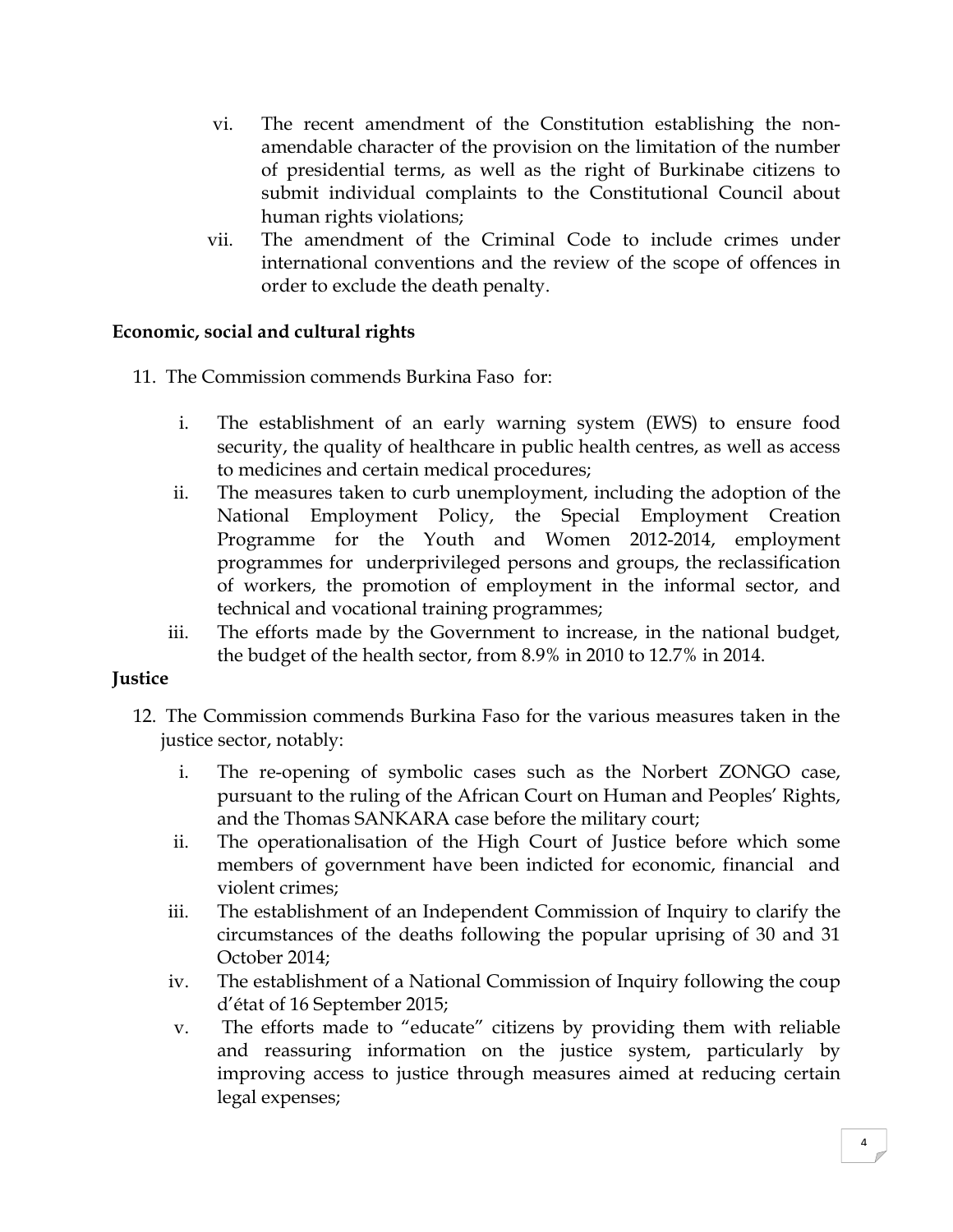- vi. The existence in the Burkinabe Criminal Code of alternative measures applicable to minors under 18 who are found guilty, to ensure their education, rehabilitation, placement under supervision and rehabilitation assistance, in particular:
	- Handing-over of minors to their families;
	- Placement of minors under the care of a relative or a trustworthy person;
	- Placement of minors in a charitable, religious or private institution;
	- Placement of minors in a specialized public institution.
- vii. The sensitization and training sessions conducted for criminal court personnel in order to give effect to the law on the protection of delinquent children and children in danger, and the increase in the number of juvenile court judges from two in 2011 to seven in 2015.

# **Civil and political rights**

- 7. The Commission commends Burkina Faso for:
	- i. The establishment on 28 January 2015 of the National Observatory for Religious Affairs mandated to oversee religious media contents, monitor the implementation of the regulation on cultural practices, promote tolerance and inter-religious dialogue and strengthen the capacity of religious leaders and media presenters with a religious and secular background;
	- ii. The establishment on 2 September 2015 of the National Observatory for the prevention and management of community conflicts in Burkina Faso, with the aim to pool the efforts of the various stakeholders, raise awareness and empower the population towards conflict prevention and the peaceful management of conflict.

#### **Right to freedom of expression and access to information**

- 8. The Commission commends Burkina Faso for:
	- i. The enactment of 3 (three) laws, which contain major innovations, on the legal status of the print media, radio and television broadcasting and online media;
	- ii. The adoption of a status for on-line media, the elimination of custodial sentences for press offences committed by professional journalists which is replaced with monetary penalties;
	- iii. The enactment of the law of 30 August 2015 on the right of access to public information and administrative documents, which establishes the principle that all citizens have the right of access to information unless it impedes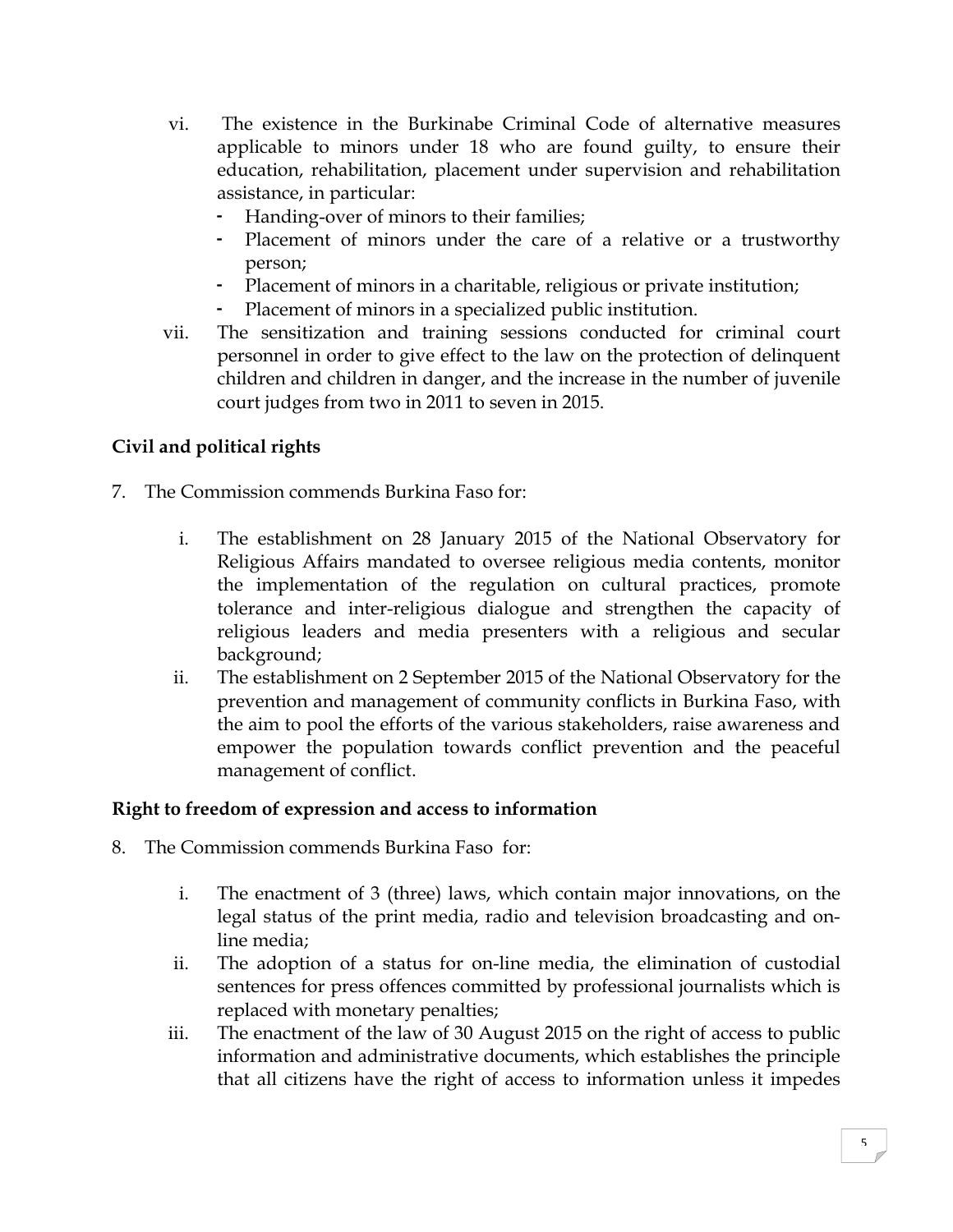the conduct of a legal procedure, endangers the safety of a person or reveals confidential police information;

iv. The establishment of an oversight body, the National Authority for Access to Public Information (ANAIP), with the mandate to facilitate access to public information by citizens and bring the administration closer to the population.

# **Death penalty**

9. The Commission commends Burkina Faso for the efforts made to protect the right to life, in particular by observing a moratorium on the death penalty since 1988, for military offences, and since 1978 for ordinary offences, and the bill on the abolition of the death penalty prepared by Parliament which provides for the commutation of the death sentence to life imprisonment.

## **Respect for the rule of law and conditions of detention**

10. The Commission commends Burkina Faso for:

- i. The establishment on 2 September 2015 of the centre for the education and social rehabilitation of delinquent minors with the aim to admit delinquent minors between 13 and 18 years who are being convicted for criminal offences, and to educate, monitor and ensure their social rehabilitation;
- ii. The increase in the number of detention centres from 23 in 2009 to 24 in 2012, as well as the completion of the construction of the maximum security prison; the standardization of places of detention through the building of various facilities in the Diébougou, Orodara, Manga, Bogandé and Ouahigouya prisons; the construction of quarters for women and minors; the increase in the capacity of detention facilities and in the budget for feeding, health and sanitation; and the organisation of recreational, sports and awareness-raising activities for detainees;
- iii. The implementation of the National Justice Policy 2010-2019 and the National Human Rights and Civic Promotion Policy 2013-2022 which provide for measures to improve the management of prison facilities, promote and protect the rights of prisoners, promote the social rehabilitation of prisoners and the humanisation of places of detention;
- iv. The sensitization and training sessions conducted for criminal court personnel in order to give effect to the law on the protection of delinquent children and children in danger, and the increase in the number of juvenile court judges from two in 2011 to seven in 2015;
- v. The ongoing preparation of a human rights training manual for law enforcement officers, with the aim of harmonising the contents of the human rights programme in police training centres, as well as efforts to provide initial and in-service human rights training to police officers.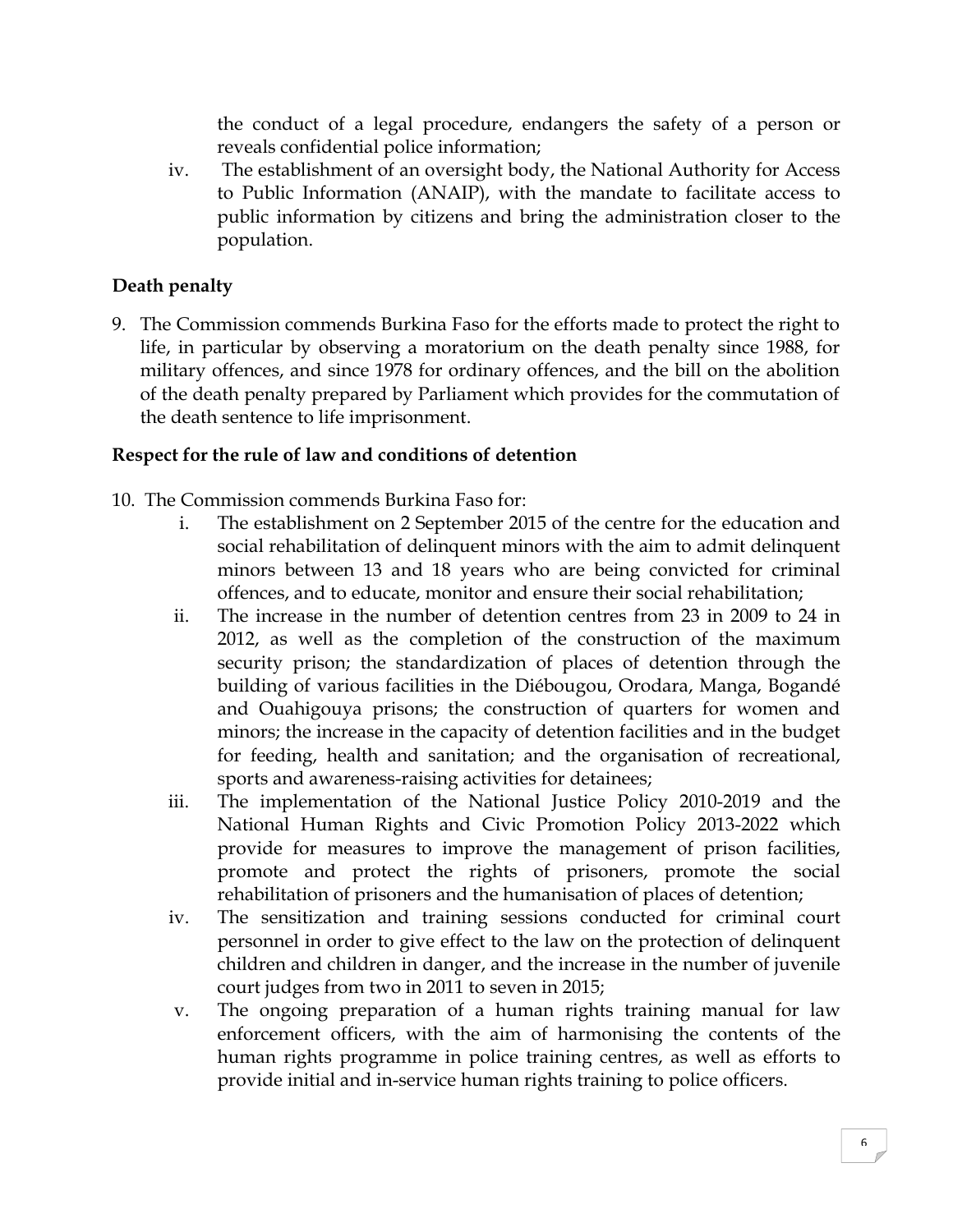#### **Refugees, IDPs and migrant workers**

11. The Commission commends Burkina Faso for taking measures to assist refugees, in particular regarding the repatriation and voluntary return of refugees.

#### **Older persons and persons with disabilities**

- 12. The Commission commends Burkina Faso for:
	- i. The enactment on 21 April 2010 of the law to promote and protect the rights of persons with disabilities in order to promote and ensure the full and equal enjoyment by the disabled of all human rights and fundamental freedoms and guarantee respect for their inherent dignity;
	- ii. The introduction of a disability card that provides certain benefits, including free healthcare and tuition for persons with disabilities;
	- iii. The enactment of the law to promote and protect the rights of persons with disabilities and its implementing decree adopting social measures in favour of people with disabilities in the areas of vocational training, employment and transport, which provides in Article 10 that a "quota of 10% in the public service and in government institutions" shall be reserved for people with disabilities according to their qualifications and in accordance with the texts governing the various professions;
	- iv. The preparation of a bill in August 2015 on the protection and promotion of the rights of older persons;
	- v. The government subsidies granted to organisations and institutions working for older persons as part of social measures taken by the Government in 2014 to address the specific needs of older persons and contribute to the management of public resources;
	- vi. The establishment of the National Council on Older Persons (CNPA) to provide older persons with a consultation platform for the promotion and implementation of a coherent policy for older persons.

#### **Prohibition of torture and cruel, inhuman and degrading treatment**

13. The Commission takes note of the establishment of the National Observatory for the prevention of torture and other similar practices, through Law No. 022-2014/AN of 27 May 2014 on the prevention and punishment of torture and similar practices.

#### **Extractive industries and environment**

- 14. The Commission notes with appreciation the following:
	- i. The enactment of Law No. 036/CNT of 26 June 2015 on the Mining Code, establishing the right of local communities directly affected by mining activities, through the mining local development fund, to participate in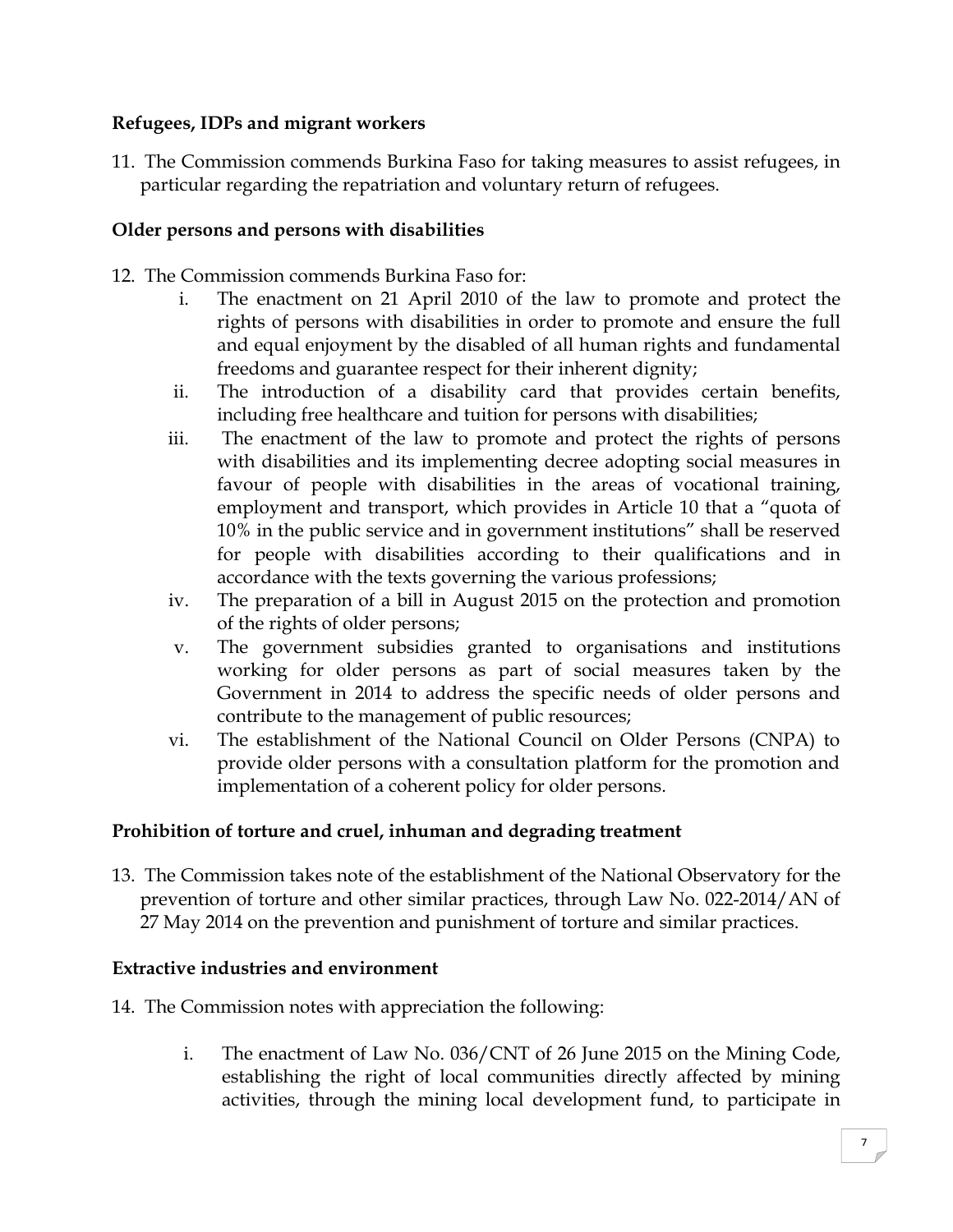decision-making regarding the distribution of revenue from extractive industries;

ii. The provisions of the Environment Code and the Mining Code which obligate mining operators to conduct, prior to the start of any activity, an environmental and social impact study and to develop an environmental and social management plan. Operators are also obliged to set up a fund for rehabilitation and mining site closure lodged in a bank account.

# **HIV/AIDS**

15. The Commission appreciates the efforts made by the Government to manage people living with HIV/AIDS by providing free healthcare, since January 2010, in 99 private and public health facilities.

## **II. FACTORS RESTRICTING THE ENJOYMENT OF RIGHTS GUARANTEED IN THE AFRICAN CHARTER ON HUMAN AND PEOPLES' RIGHTS**

- 16. The lack of awareness, by the majority of the population, of the national, as well as regional and international legal instruments on the promotion and protection of human rights ratified by Burkina Faso, restricts the effective exercise and enjoyment of human rights in the country.
- 17. The sociological and cultural factors, persistence of customary practices and deeprooted prejudice, particularly against women, which continue to restrict the full enjoyment of women's rights.
- 18. The limited financial resources for the effective implementation of government programmes for the realization of some rights.

# **III. AREAS OF CONCERN**

19. In spite of the Government's efforts to promote and protect human rights, the Commission is still concerned about:

## **Reporting obligation and cooperation with the Commission**

- 20. The Commission appreciates the responses of Burkina Faso relating to its initial Combined Periodic Report (1<sup>st</sup> and  $2<sup>nd</sup>$ ) of 2011. However, the Commission notes that the recent report does not provide precise and detailed responses to some of the concerns that were raised by the Commission.
- 21. The report does not provide concrete information on the harmonisation of national laws with the principles of the African Charter on Human and Peoples' Rights and other regional and international instruments ratified by Burkina Faso.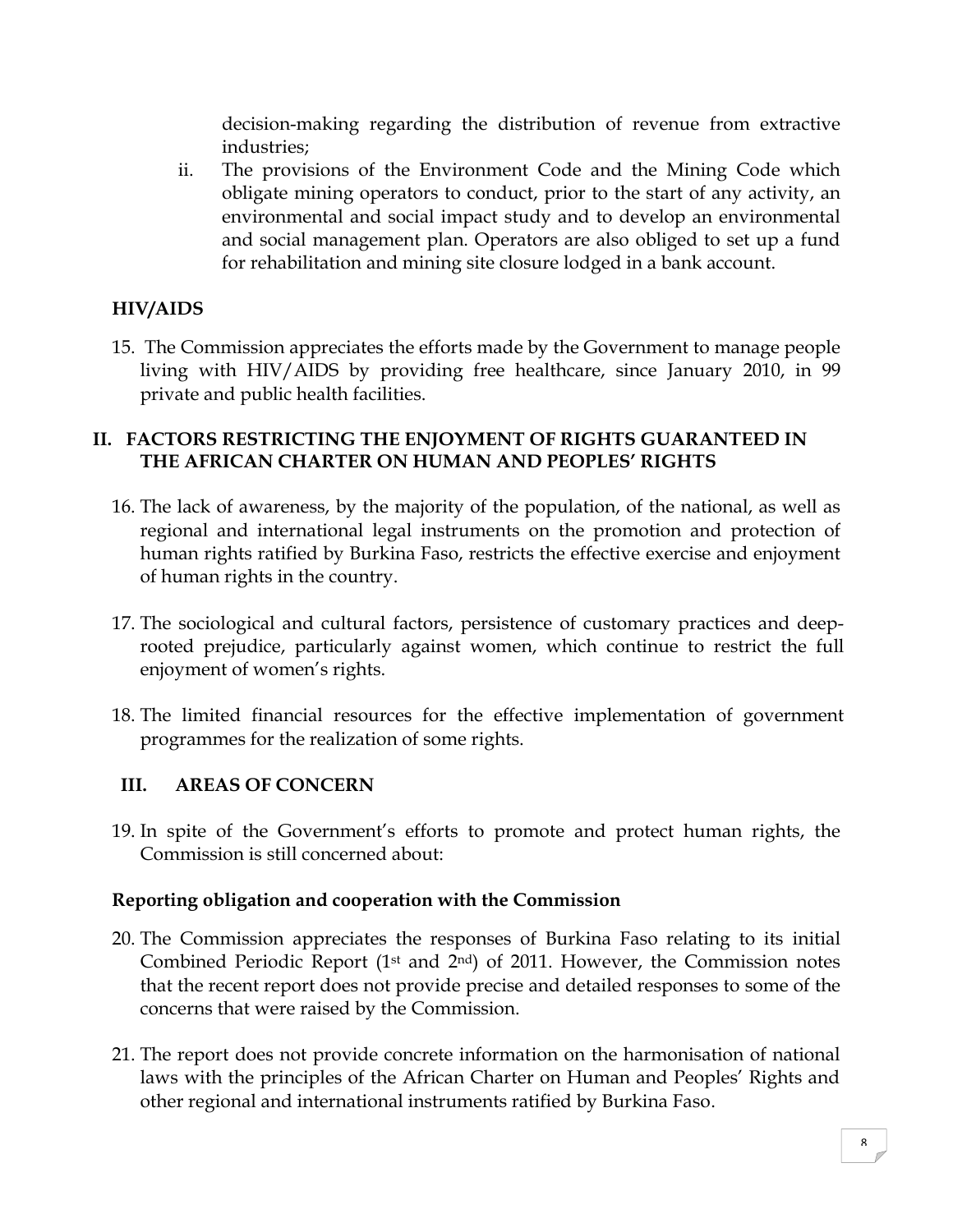## **Ratification of regional/international human rights instruments**

22. The Commission is concerned about the delay in ratifying the Second Additional Protocol to the International Covenant on Civil and Political Rights, concerning the abolition of the death penalty, and in abolishing the death penalty in the laws in force, in particular the Criminal Code.

## **Respect for the rule of law and conditions of detention**

- 23. The Commission is concerned about:
	- i. The lack of a special police oversight mechanism accessible to the civilian population;
	- ii. The lack of detailed information on conditions of detention.

#### **Economic, social and cultural rights**

24. The Commission is concerned about:

- i. The major challenge of the right to access to water for the socio-economic development of the country;
- ii. The fact that human rights education is yet to be accessible to all the relevant stakeholders;
- iii. The need for a reform of the education system in order to make it more effective;
- iv. The fact that the specific needs of older persons are not taken into account;
- v. The lack of information on measures taken to alleviate poverty.

## **Civil and political rights**

25. The Commission is concerned about the lack of information on youth involvement in the management of the affairs of the country, in particular youth movements that participated in the popular movement of September 2015.

## **Right to freedom of association**

26. The Commission is concerned about the lack of information on the legal framework governing the activities of civil society and laws to protect human rights defenders, in particular women human rights defenders.

# **IV. RECOMMENDATIONS OF THE COMMISSION ON THE AFRICAN CHARTER ON HUMAN AND PEOPLES' RIGHTS**

27. In the light of the foregoing, the Commission recommends to the Government of Burkina Faso the following: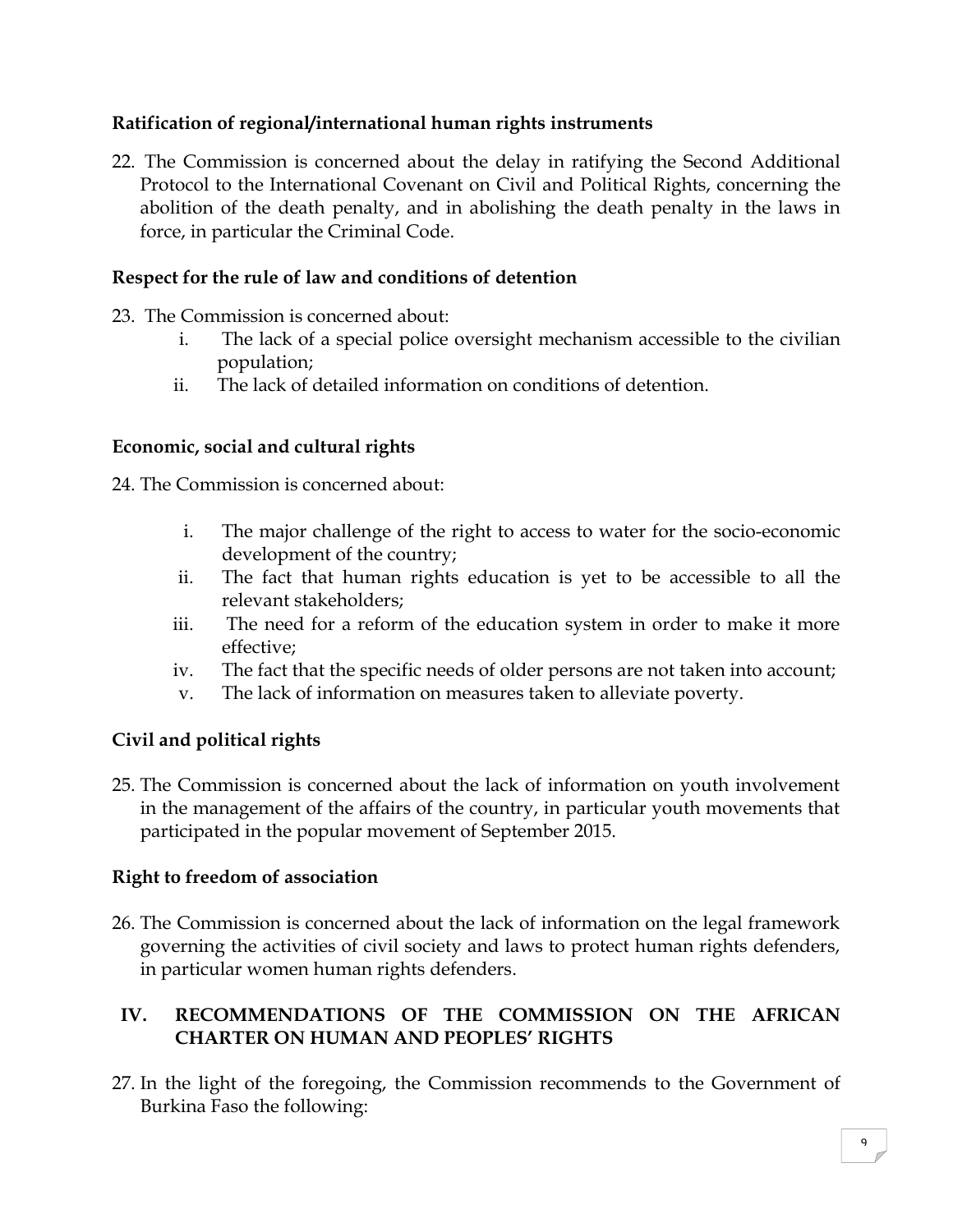# **Reporting obligation**

28. Burkina Faso should continue to comply with its obligations under Article 62 of the African Charter, including by implementing the Commission's recommendations.

#### **Ratification of regional/international human rights instruments**

29. Burkina Faso should:

- i. Take the necessary measures to expedite the ratification of the Second Additional Protocol to the International Covenant on Civil and Political Rights, concerning the abolition of the death penalty, and to abolish the death penalty in the laws in force, in particular the Criminal Code;
	- ii. Harmonise the provisions of national laws with the provisions of the African Charter and other regional and international human rights instruments ratified by the country.

#### **Respect for the rule of law and conditions of detention**

30. Burkina Faso should:

- i. Make use of the Guidelines on Conditions of Arrest, Police Custody and Pre-Trial Detention in Africa and provide training to police officers, as well as prepare or amend laws and policies on arrest, police custody and pre-trial detention;
- ii. Establish an independent police oversight body to which civilians can be free to report cases of human rights violations committed by police officers;
- iii. Increase the number of hours devoted to human rights education in institutions for law enforcement officers (judge, national police force, gendarmerie and prison services) and introduce human rights lessons at all levels of education;
- iv. Provide more information on the conditions of detention in its next periodic report.

## **Economic, social and cultural rights**

31. Burkina Faso should:

i. Take appropriate measures to reduce the imbalance in access to water between the urban and rural areas, and facilitate the access of all Burkinabe citizens to healthy drinking water by allocating substantial funds to the water sector;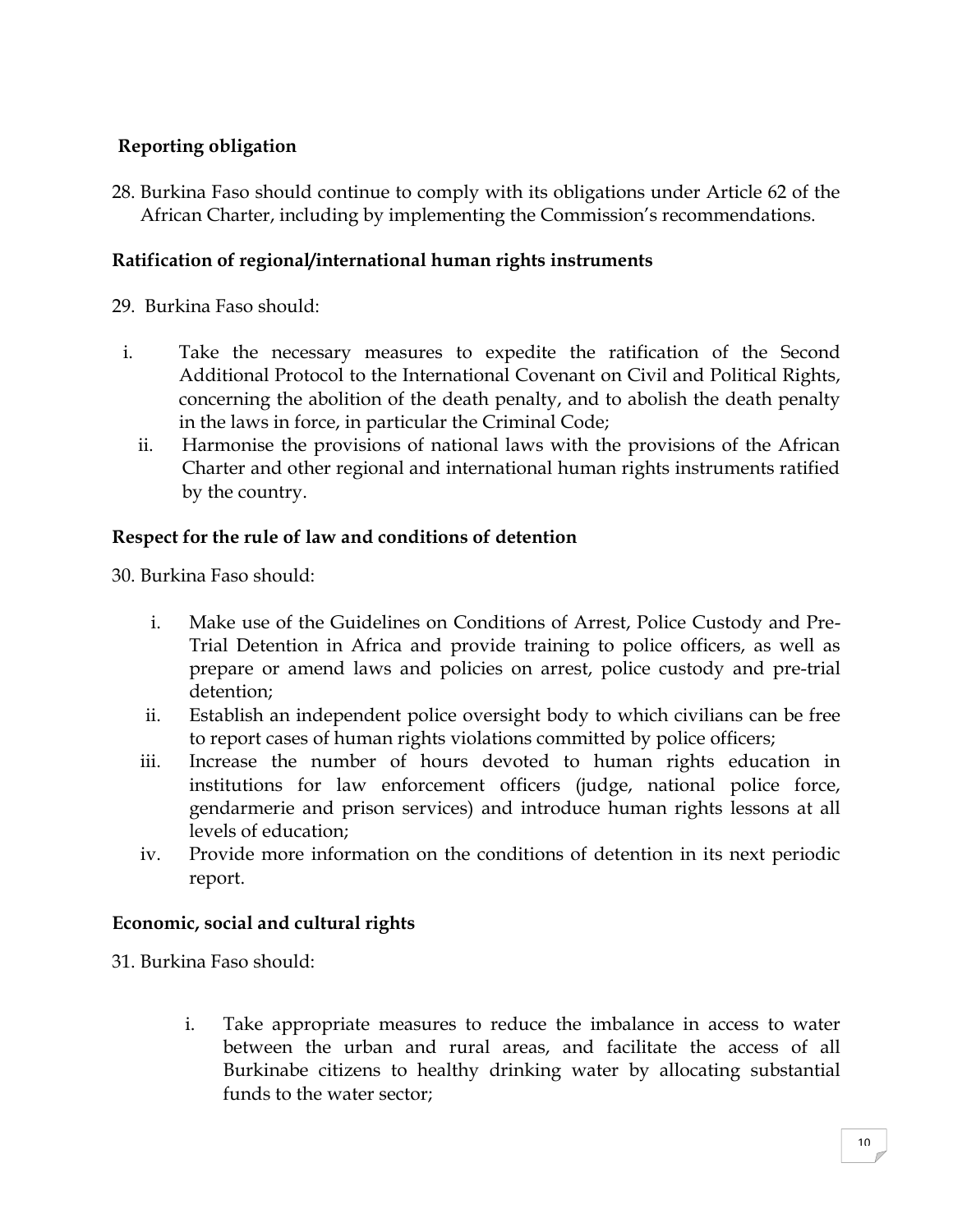- ii. Make human rights education accessible to all the relevant stakeholders;
- iii. Reform the education system in order to make it more effective;
- iv. Provide information on measures taken to alleviate poverty;
- v. Set up a system similar to that of the "disability card" (for people with disabilities) to fight against poverty among the elderly;
- vi. Continue efforts in the health sector towards attaining the rate recommended in the Abuja Declaration.

#### **Civil and political rights**

32. The Government should systematically involve the youth in the management of the affairs of the country, in particular youth movements that participated in the popular movement of September 2015.

#### **Right to freedom of association**

33. The Government should introduce legislative measures to protect human rights defenders and ensure the smooth and effective conduct of their activities.

#### **General**

34. Burkina Faso should provide in its next periodic report detailed information on the effective implementation of the recommendations made in the present Concluding Observations.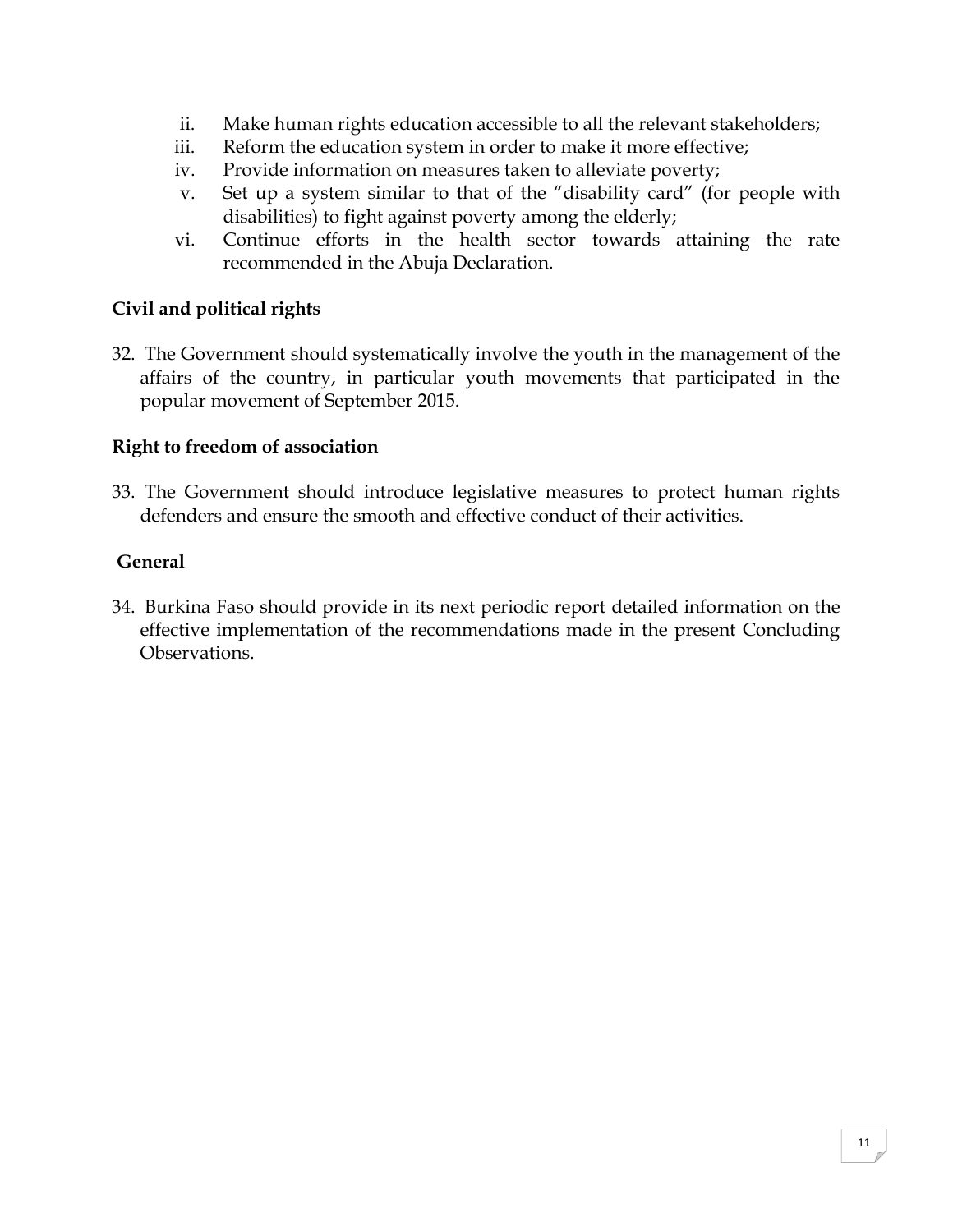# **PART II: MAPUTO PROTOCOL**

35. Regarding the implementation of the Maputo Protocol, the Commission notes the following positive aspects:

## **I- POSITIVE ASPECTS**

36. The Commission notes that there are many positive aspects regarding Burkina Faso's compliance with its obligations under the Maputo Protocol.

## **Reporting obligation and cooperation with the Commission**

37. The Commission welcomes the fact that the report was presented in two parts, including a section on the implementation of the Maputo Protocol.

## **Legal framework for the promotion of women's rights in Burkina Faso**

- 38. The Commission commends Burkina Faso for the following:
	- i. The enactment of Law No. 034-2012/AN of 2 July 2012 on Agrarian and Land Reform, under which sustainable land use planning and development, management of forestry and other natural resources, as well as the regulation of real estate rights are governed, among others, by the principles of gender, respect for human rights and equity;
	- ii. Law No. 033-2012/AN of 11 June 2012 to amend the Constitution, which takes into account the promotion of gender;
	- iii. Law No. 0034-2009/AN of 24 July 2009 on Rural Land Tenure, under which men and women have equal rights of access to and possession of land;
	- iv. Law No. 010-2009/AN of 16 April 2009 establishing quotas for legislative and municipal elections;
	- v. Law No. 029-2008/AN of 15 May 2008 on the fight against trafficking in persons and similar practices, which provides for severe sanctions in the event where the victim is a vulnerable person (pregnant woman, child) or where it results in mutilation or permanent disability;
	- vi. Law No. 028-2008/AN of 13 May 2008 on the Labour Code, under which men and women have equal opportunities in the area of access to employment. Special protection is also given to pregnant women who enjoy the rest that is necessary for their well-being;
	- vii. Law No. 055-2004/AN of 21 December 2004 on the General Code of Local Authorities, under which men and women have equal rights of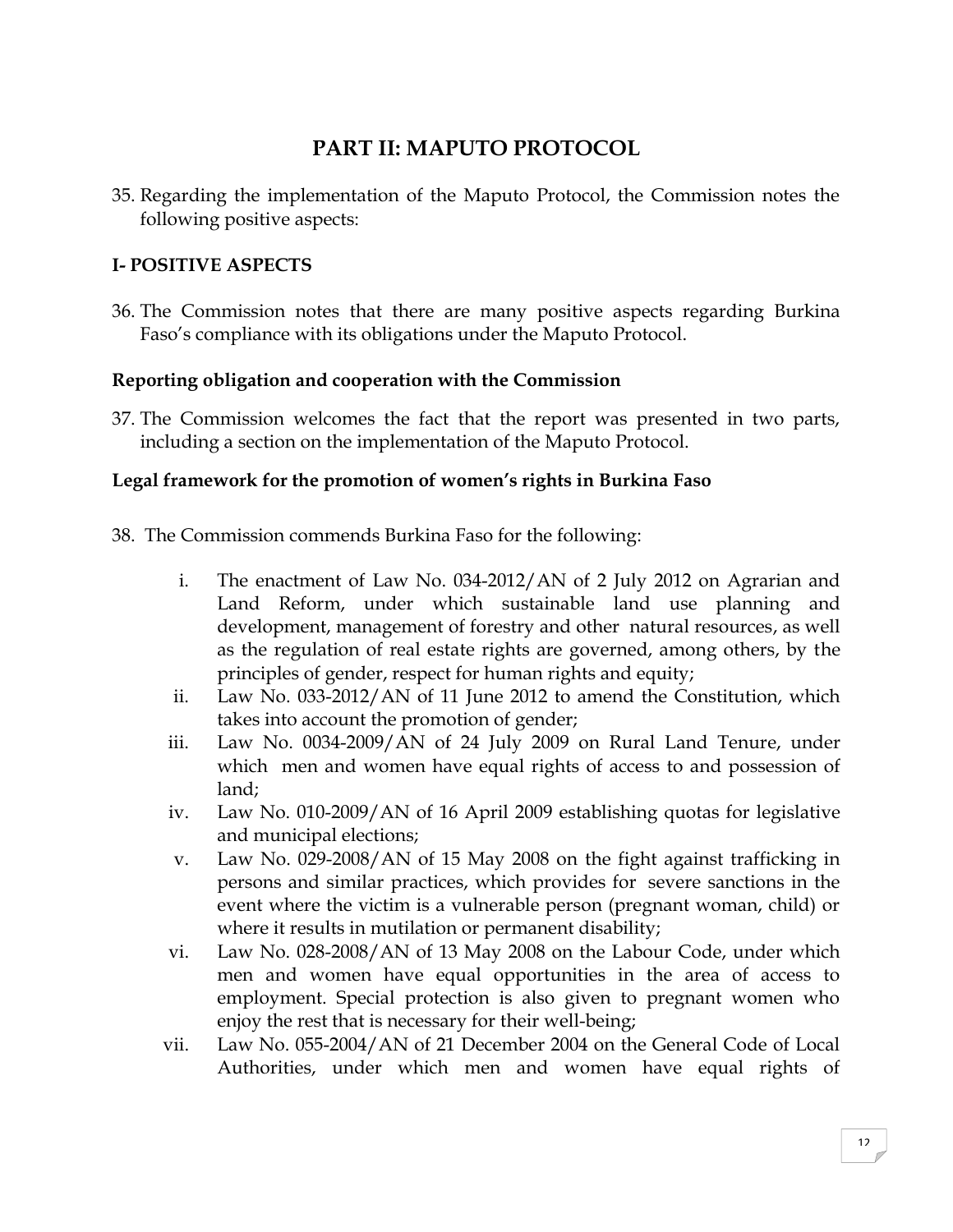participation to public activities and the management of community affairs;

- viii. Law No. 013-98/AN of 28 April 1998 as amended by Law No.019- 2005/AN of 18 May 2005 on the legal status applicable to employment and civil servants, which guarantees access to public employment for all persons without any discrimination based on gender;
	- ix. The Persons and Family Code of 1989, which aims to improve the legal status and social protection of women and children, and establishes the legal bases for social justice within the family.

## **Government institutions dealing with issues related to the Protocol**

39. The Commission takes note of the establishment of the following institutions:

- i. The Ministry of Women's Affairs and Gender, established on 10 June 1997 by Decree No. 97-270/PRES/PM. Its main mission consists of ensuring the implementation and monitoring of government policies in the area of the socioeconomic development of women. In 2012, the gender aspect was included and its name changed to the Ministry of Women's Affairs and Gender (MPFG). The MPFG has thirteen (13) regional offices responsible for the implementation and monitoring of the missions assigned to the Ministry within their territorial jurisdictions. There are also Women's Centres in all the provinces of Burkina Faso, established to assist in promoting the development of Burkinabe women through provision of support for setting up projects, implementing economic activities, etc. Facilitators from the MPFG are in charge of the supervision of women;
- ii. The Ministry of Justice, Human Rights and Civic Promotion, which is responsible for the implementation of the government's human rights policies and civic development. Through its agency responsible for protection against human rights abuses, the Ministry ensures the promotion and protection of the rights of certain categories of persons, including the rights of women;
- iii. The institutional and ministerial units for the promotion of gender, which are under the Ministry of Women's Affairs and Gender (MPGF) and exist in all government ministries and institutions across the country. They are responsible for ensuring the integration of the gender dimension into the plans and programmes of their respective institutions or ministries, with the technical support of the Permanent Secretariat of the National Gender Promotion Council (SP/CONAP-Genre);
- iv. The Regional and Communal Gender Promotion Councils, which promote gender at the community level, with the mandate to:
	- Implement the national gender policy at the level of the regions;
	- Integrate gender into local development plans;
	- Systematically integrate gender into all planning documents;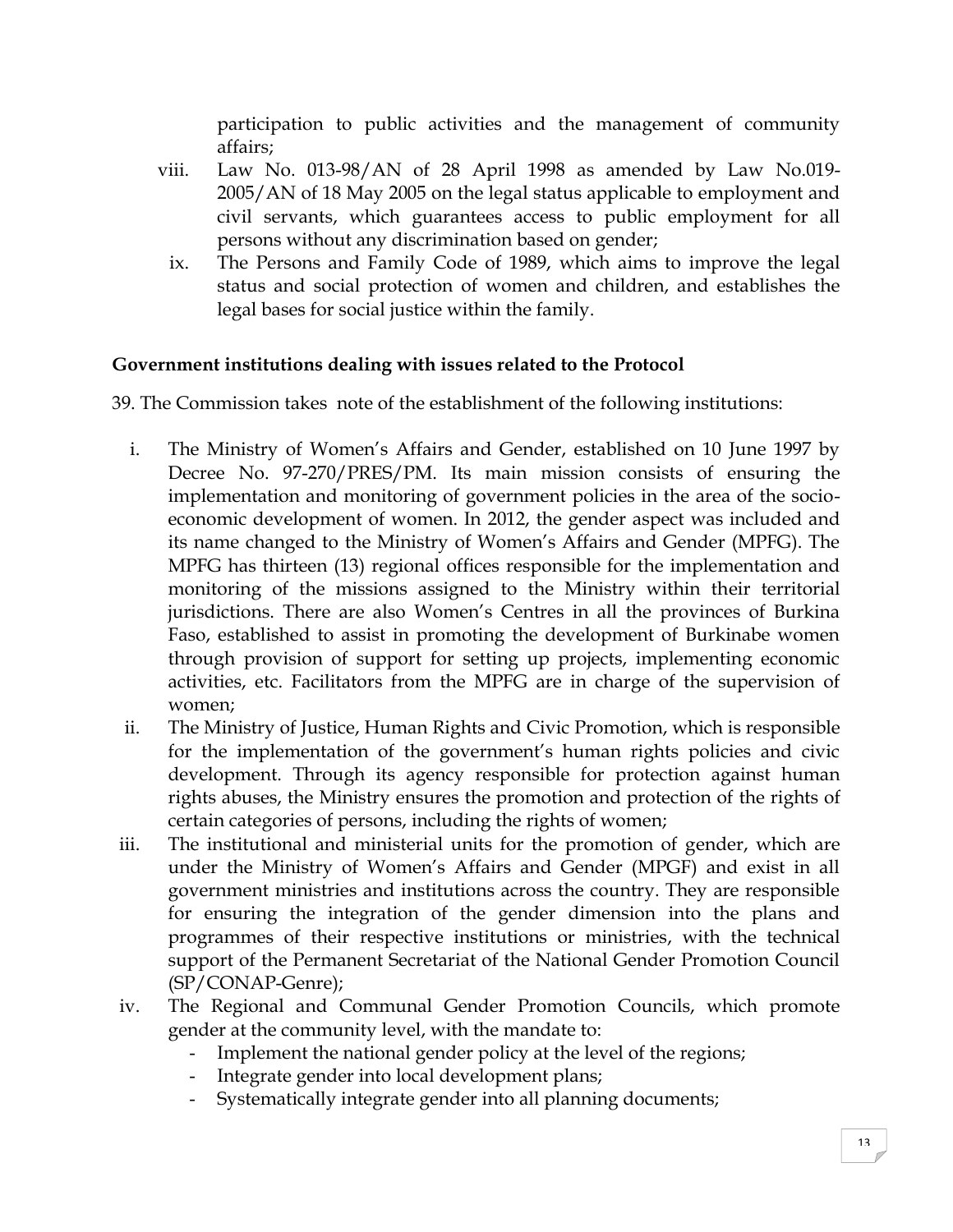- Effectively address all issues of gender inequality in their respective regions;
- Hold annual sessions;
- Participate in the sessions of CONAP-Genre.
- v. The Information, Training and Research Action Centre for Women (CIFRAFG), which is under the Ministry of Women's Affairs and Gender and is responsible for the development and implementation of a policy of constant exchanges in analysing and producing relevant and reliable information. Its main mandate is to:
	- Ensure the training of women and any other target public by incorporating the gender dimension;
	- Carry out research/activities in order to improve the socio-economic situation of women;
	- Provide decision-makers with comprehensive studies on all issues relating to women.
- vi. The National Gender Promotion Council (CONAP Genre), which is a national institution for decision-making and guidance on gender issues, and brings together representatives of the government, national institutions and development partners (civil society, religious and customary communities, private sector, local stakeholders and technical and financial partners).
- vii. The National Women's Forum, which is a forum for biennial consultation instituted in 2008 to enable women to exchange directly with the President of Faso on their development concerns and to make recommendations to the Government towards the improvement of the living conditions of women.
- viii. The establishment of collaboration with other ministries and partnership with institutions and civil society organisations, which has led to:
	- The registration of associations under the Ministry of Women's Affairs and Gender;
	- The inclusion of representatives of associations in working committees and in institutions;
	- The exchange of information through brainstorming sessions, seminars and round-table discussions;
	- Joint missions.
	- ix. The existence of bilateral and multilateral cooperation relations (embassies, international organisations). They are generally occasional and include:
		- Financial support for local government projects;
		- Participation in common networks and consultation forums;
		- Exchange of information;
		- Meetings and participation in seminars and workshops.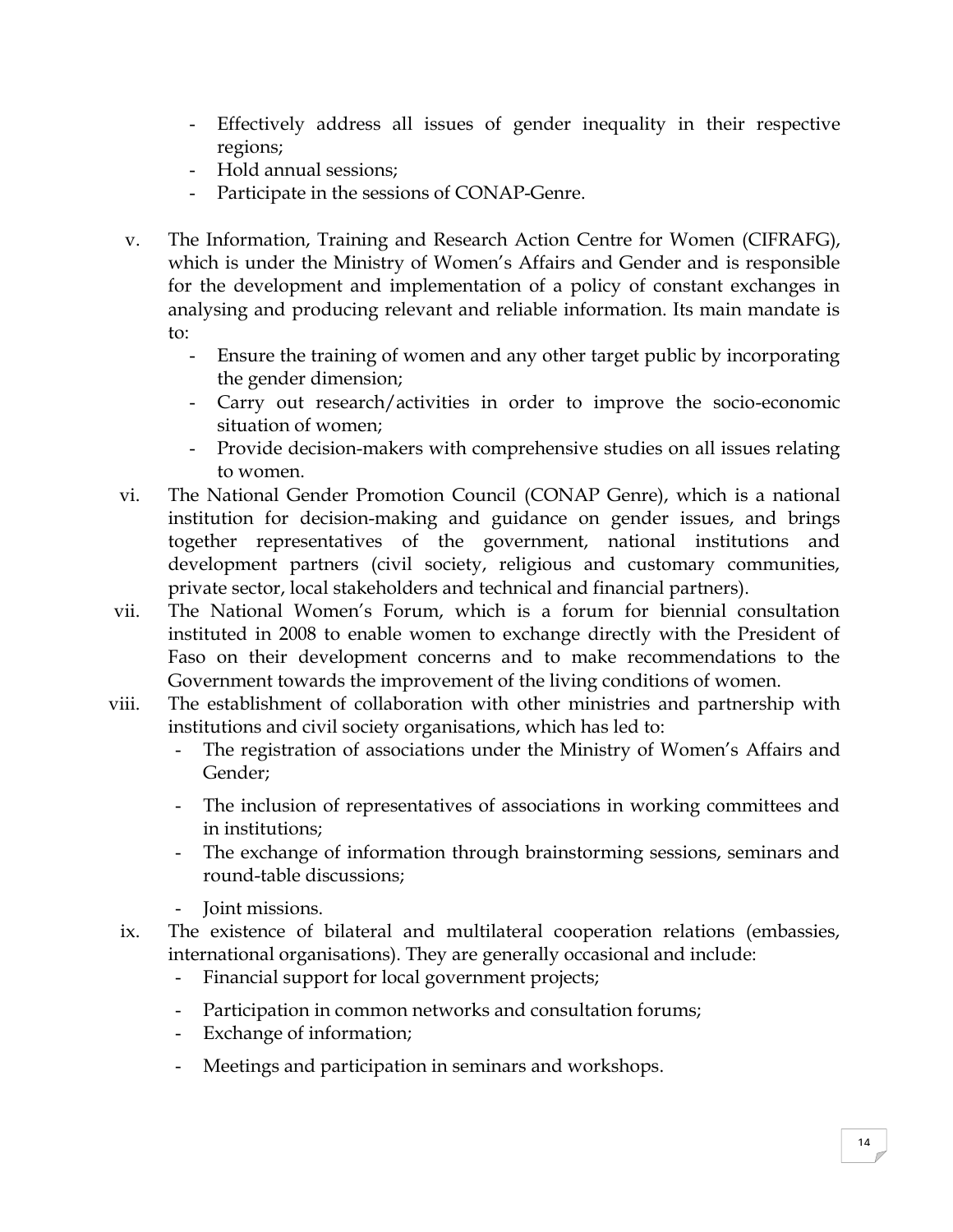- x. The establishment of a National Gender Fund (FNG), which is aimed at financing gender-related activities within the framework of the implementation of the National Gender Policy. The FNG is managed by a Management Board comprising 11 members from ministries, institutions, CSOs and technical and financial partners.
- xi. The inclusion of 5 million CFAF in the budget of every ministry to ensure the functioning of gender units.

# **Policies and capacity building**

40. The Commission commends Burkina Faso for:

- i. The implementation of the Accelerated Growth and Sustainable Development Strategy (SCADD) of 2010, which is a reference framework for all types of development interventions, including the promotion of gender at all levels.
- ii. The adoption of the National Gender Policy (PNG) of 8 July 2009, which is the Government's response to commitments made at the regional and international levels, to promote and institutionalise gender by including gender at all levels of policy planning, budgeting and implementation systems.
- iii. The adoption of a National Human Rights and Civic Promotion Policy (PNDHPC 2013-2022) and its first Plan of Action (2013–2015) which takes into account the promotion and protection of the rights of certain categories of persons, including the rights of women.
- iv. The implementation of a National Micro-Finance Strategy and its Plan of Action 2012-2016 adopted by the Government in order to promote access by a large part of the population, in particular women, to diversified and adapted financial products and services provided by Decentralised Sustainable and Supervised Financial Systems (SFD) operating within a favourable legal, regulatory and fiscal environment.

## **Right to participate in the political and decision-making process**

41. The Commission commends Burkina Faso for:

- i. The establishment, under Article 12 of the Constitution of 1991, of the equal rights of all Burkinabe citizens without any distinction whatsoever to participate in the management of the affairs of the State and the society and the right to vote and to be elected under conditions laid down by law.
- ii. The Government has taken several positive measures for the promotion of women and girls following the enactment of Law No. 10-2009 of 16 April 2009 establishing quotas for legislative and municipal elections in Burkina Faso, including: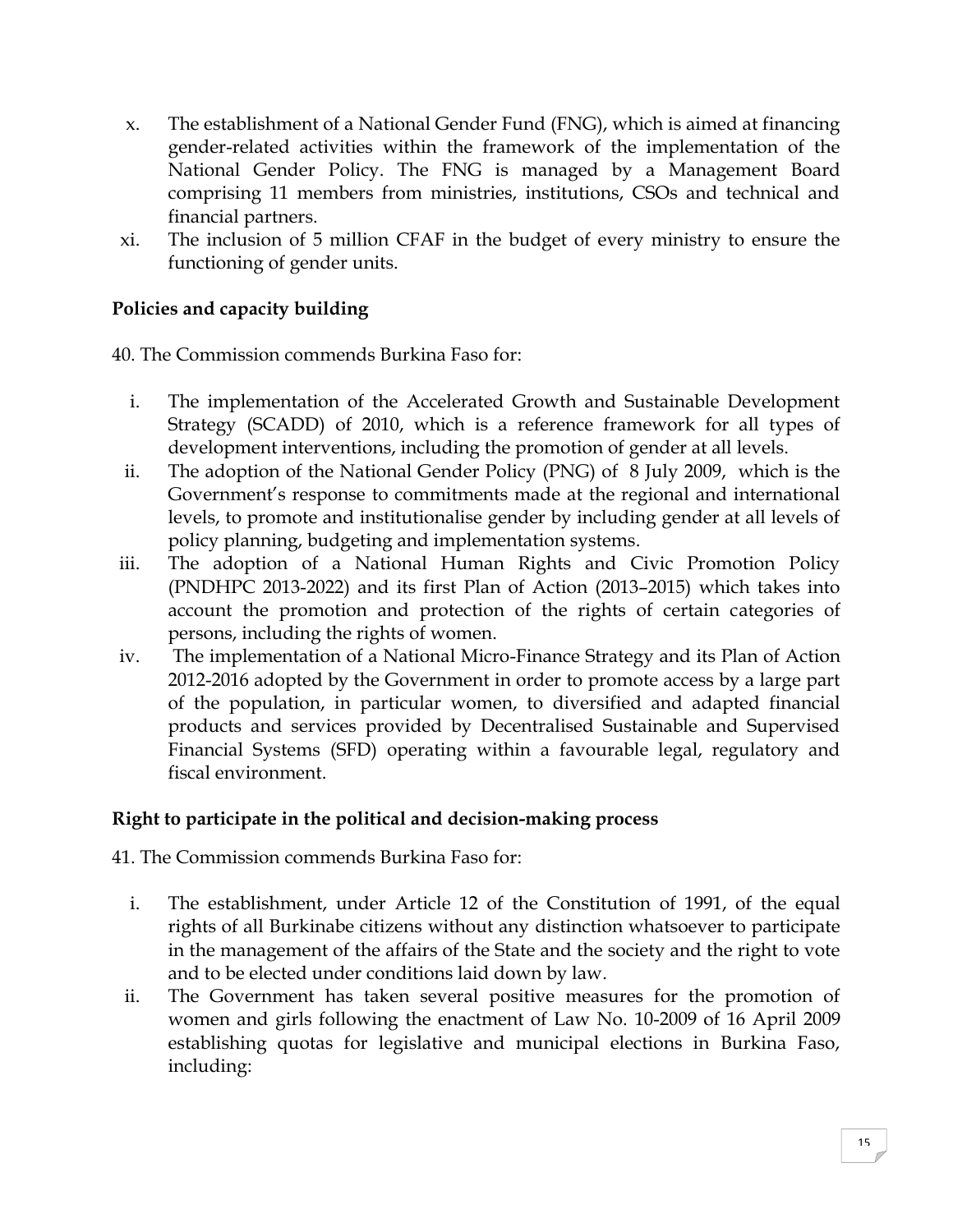- The preparation of Note No. 2012-0027/MATDS/SG/DGLPAP on the implementation of Law No. 10-2009/AN of 16 April 2009 establishing quotas for legislative and municipal elections in Burkina Faso;
- The conduct of advocacy for political leaders towards increasing the number of women on electoral lists in 2012;
- The organisation of a workshop to popularise the law on quotas in the 13 (thirteen) regions for administrative, customary and religious authorities, as well as political leaders in 2012;
- The organisation of a training workshop on women's leadership for female candidates in the 45 (forty-five) provinces of Burkina Faso in 2012;
- The conduct of a study on the monitoring of the law on quotas in the 2012 elections.

## **Elimination of discrimination against women**

42. The Commission commends Burkina Faso for:

- i. Prohibiting all forms of discrimination, including gender-based discrimination, in its Constitution (Article 1), Labour Code (Section 48) and Penal Code which, under Section 132, provides for an imprisonment of 1 to 5 years for all acts of gender discrimination.
- ii. Organising several awareness-raising campaigns aimed at popularising the provisions of national and international instruments for the promotion of women. In this regard, in 2011 the MPFG disseminated 2,000 copies of the Protocol to the African Charter on Human and Peoples' Rights on the Rights of Women in Africa.

# **Right to dignity**

43. The Commission notes with satisfaction the following:

- i. The measures taken by the Government, as part of efforts to combat violence against women, to rehabilitate women's dignity, through the activities of the ministries of women's affairs, social protection and national solidarity, and justice and human rights which have units for the reception, guidance and counselling of victims of human rights violation, including women.
- ii. The existence, at the Ministry of Territorial Administration and Security, of a unit for the reception, guidance and handling of cases of women or children who are victims of human rights violation.
- iii. The establishment, at the Ministry of Women's Affairs and Gender, of a unit in charge of cases of women victims of gender-based violence.
- iv. The prohibition and punishment of sexual harassment in the workplace (Section 37 of the Labour Code), prostitution by soliciting and procuring (Sections 423 et seq. of the Penal Code).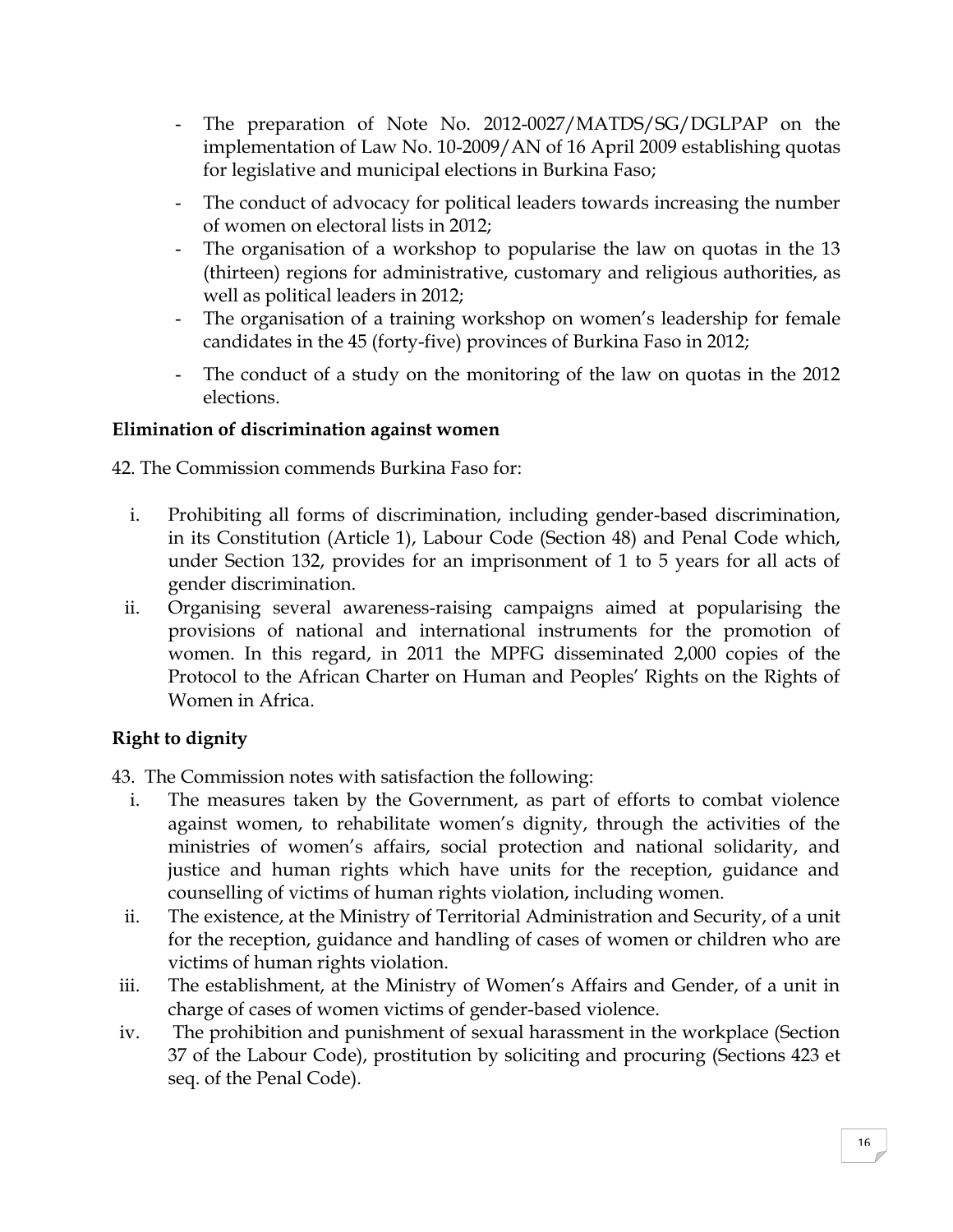## **Right to life, integrity and security**

44. The Commission commends Burkina Faso for prohibiting all forms of exploitation and inhuman and degrading treatment and punishment in its Constitution, Penal Code and the law to combat the practice of excision.

## **Elimination of harmful practices**

45. The Commission commends Burkina Faso for the following:

- i. The punishment, under Sections 376 to 383 of the Penal Code, of marital offences, female genital mutilation and unsafe abortion.
- ii. The Government's commitment in its fight against harmful practices such as female genital mutilation, forced marriage and levirate marriage, which includes the following measures:
	- The training of 500 paralegals in 2012, comprising members of civil society organisations working in the area of the promotion and protection of women's rights, on the protection of women and men victims of domestic violence;
		- The training of 60 employees of the Ministry of Women's Affairs and Gender on women's rights, and the management of victims of violence;
		- The training of 30 employees in 2010 on listening skills and communication techniques for the provision of improved services to victims of violence;
		- The transformation of the National Excision Control Committee into a Council, in order to give new impetus to combating excision. The Government has also conducted awareness-raising campaigns against this phenomenon, involving traditional chiefs and religious leaders across the country;
		- The penalty of six months to three years imprisonment and a fine of 150,000 to 900,000 CFAF for female genital mutilation (Section 380 of the Penal Code);
		- A national excision control committee has been established;
		- The prohibition and punishment of violence against women and girls in the Penal Code, in particular Section 417 which provides for 5 to 10 years imprisonment for rape;
		- The Penal Code also provides punishment for violence, assault and battery and indecent assault against a person of either sex.
		- The official launch on 13 September 2011 of a telephone hotline, 80 00 11 52, to facilitate the reporting of cases of violence against children.

## **Economic rights and social protection**

46. The Commission notes with satisfaction the following progress made: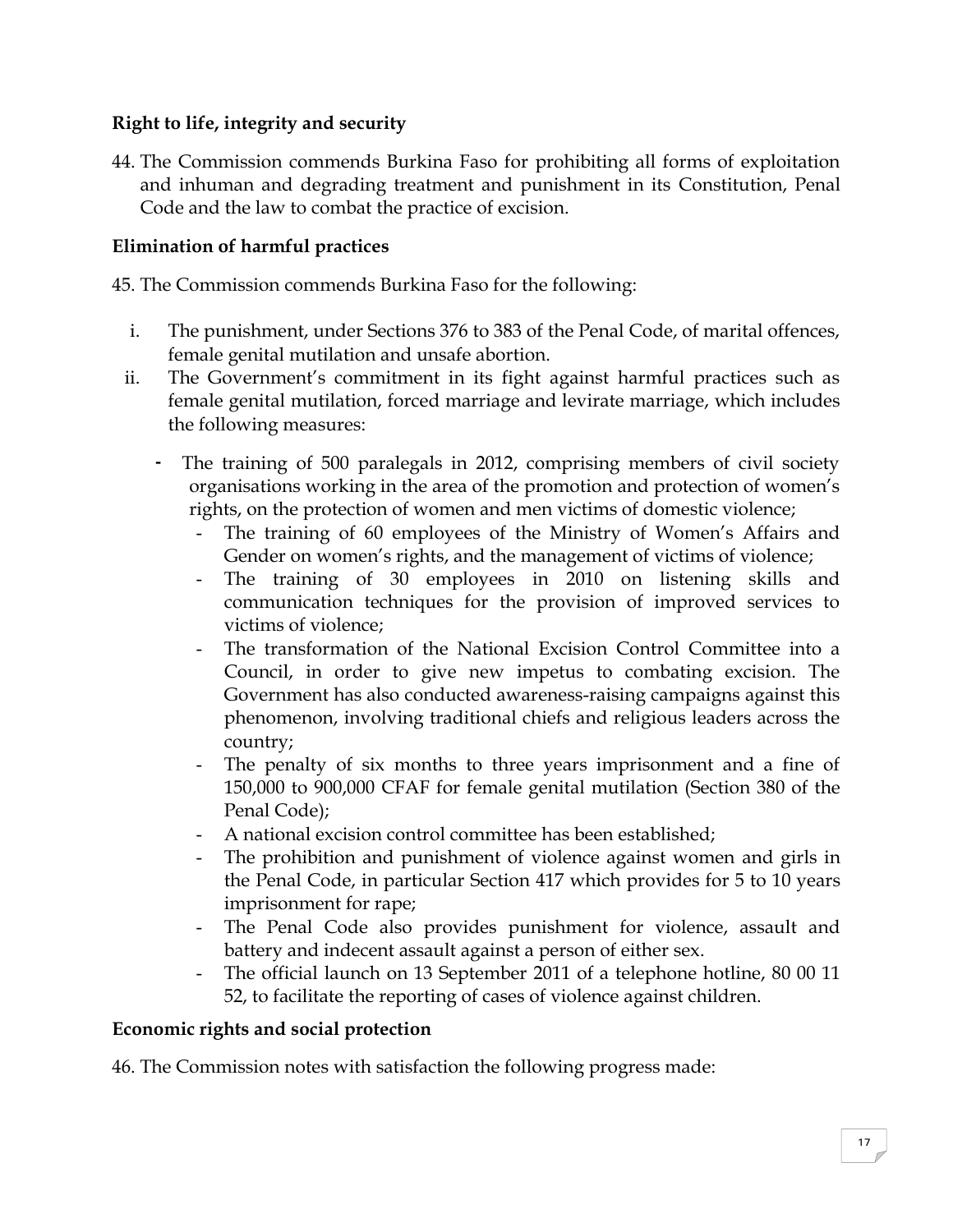- i. The measures taken to promote women's access to credit through the establishment of micro-credit institutions such as the Women's Income-Generating Activities Assistance Fund (FAARF) and the Assistance Fund for Income-Generating Activities for Women Farmers (FAAGRA), and the establishment of the Special Assistance Fund for Women Entrepreneurship which has a budget of 5 billion CFAF;
- ii. The provision of social protection for occupational risks, healthcare, family benefits and old-age insurance under conditions provided for by law, etc., and equal pay for all workers irrespective of their origin, sex, age or status (Section 182 of the Labour Code);
- iii. The National Health Policy of 2000, implemented through the National Health Development Plan (PNDS) 2001–2010, which was amended in 2011 with the aim to improve the welfare and health of the population by 2020. The implementation of the Plan produced results which tend to the improvement of health coverage, quality and use of services, provision of health services in the area of assistance to childbirth, management of emergency obstetrical care, fight against epidemics, and immunisation with the introduction of new vaccines, including care for endemo-epidemic diseases. The PNDS pays special attention to the health of vulnerable groups (women, children, older persons …) affected by transmissible and non-transmissible diseases and characterised by high morbidity and mortality.

## **Right to health and control of reproduction functions**

47. The Commission notes the progress made in this area, including:

- i. The setting up of free subvention mechanisms through health training for vulnerable groups such as orphans and vulnerable children (OVC), pregnant women and people living with HIV/AIDS (PLWHIV);
- ii. The existence of other types of community-based social security such as insurance schemes;
- iii. The conduct of a brainstorming exercise on the establishment of a national health insurance scheme for all, through the "Universal Health Insurance" sub-project.

#### **Right to adequate housing**

48. The Commission commends Burkina Faso for promoting a non-discrimination policy in the area of housing, ensuring that men and women have equal rights of access to housing.

#### **Right to a favourable cultural environment**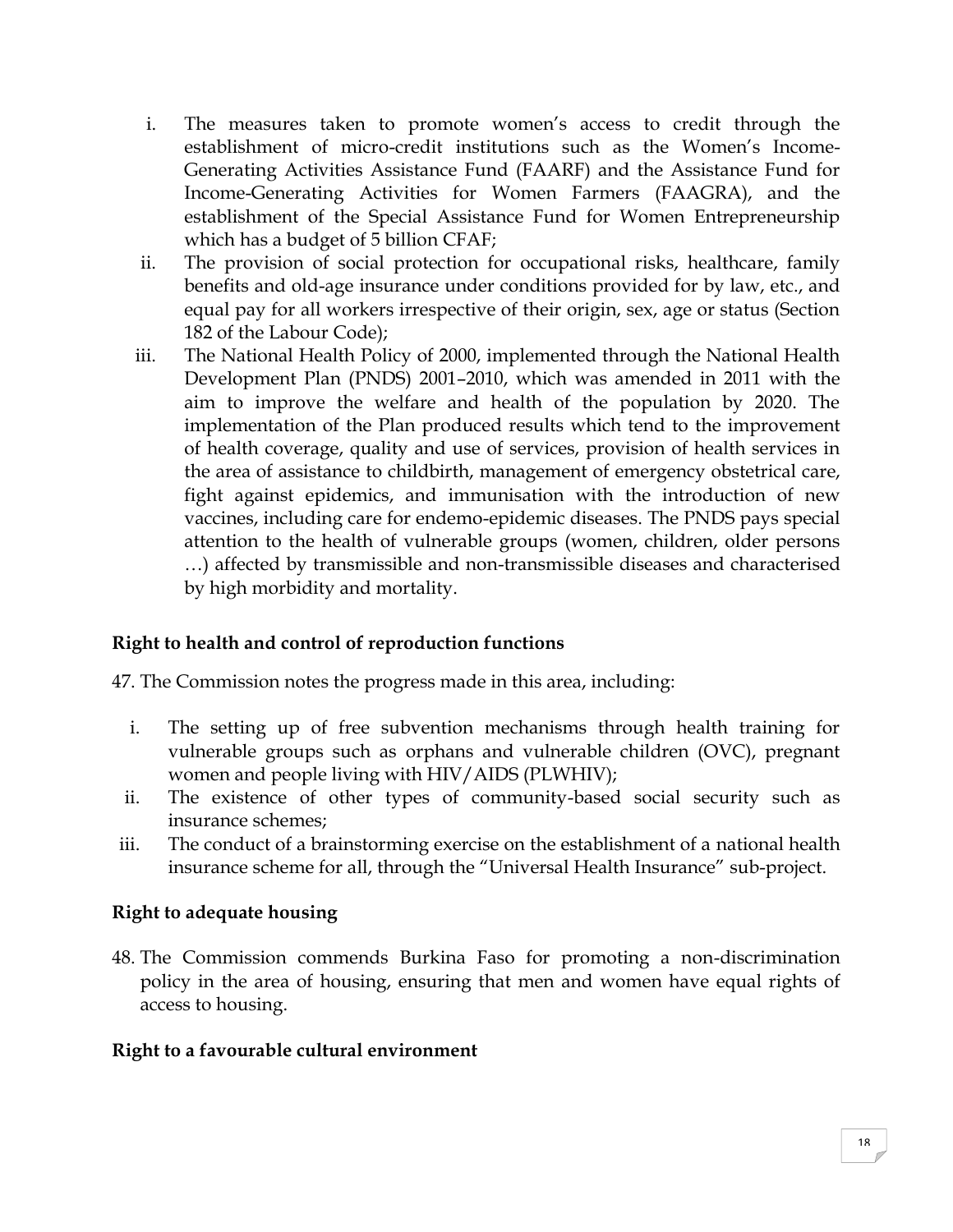- 49. The Commission notes that in Burkina Faso men and women have equal rights to participate in recreational activities, sports and all aspects of cultural life, including:
	- Benefiting from scientific progress and its applications;
	- Participating in the protection of intellectual property for scientific, literary and artistic productions of which they are the authors.

#### **Widows' right to inheritance**

50. The Commission notes the following:

i. The guarantee of the widow's right to inherit the husband'properties in accordance with Section 741 of the Persons and Family Code (CPF), under which the surviving spouse who does not have a judgement for divorce having the force of res judicata enjoys the right to inherit even when there are relatives.

#### **Right to peace**

51. The Commission takes note of the development and validation in December 2012 of an action plan for the implementation of UN Security Council Resolution 1325 of 2000 (women, peace and security) and Resolution 1820 of 2008 (sexual violence against civilians – weapon of war), and the training on women's contribution to conflict resolution organised by ECOWAS and attended by 2 (two) Burkinabe women.

#### **Protection of women in armed conflict**

- 52. The Commission welcomes the following:
	- i. The conduct, by the Ministry of Women's Affairs and Gender, of assessment missions to Malian refugee sites to collect, among others, information on the specific needs of women and girls.
	- ii. The implementation of a Government response plan, in collaboration with the Ministry of Women's Affairs and Gender, through the following activities:
		- Training on: the reproductive rights of women, gender-based violence in crisis situations, early and forced marriage, as well as modules on the protection of the civilian population in times of war, especially women and children;
		- Donation of materials and hygiene kits;
		- Granting of micro-credits.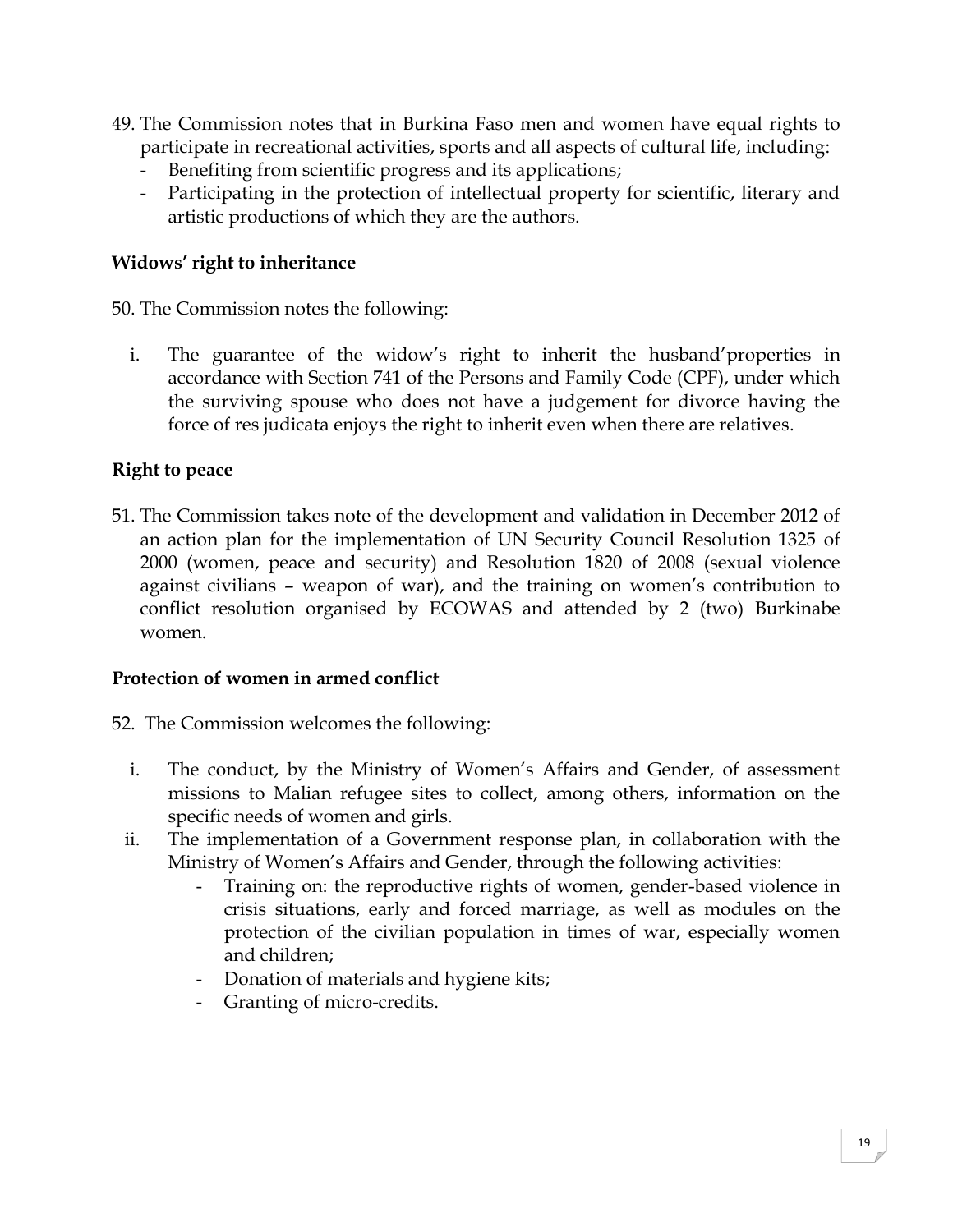## **Right to redress**

- 53. The Commission notes with satisfaction that women have equal rights of access to the courts, and that there are many public and private institutions which assist in providing protection and guidance to victims of violence, including:
	- The Ministry of Social Welfare and National Solidarity;
	- The Ministry of Women's Affairs and Gender;
	- The Ministry of Justice, Human Rights and Civic Promotion;
	- The courts, police stations and gendarmerie brigades;
	- Civil society organisations (especially the Burkinabe Movement for Human and Peoples' Rights, Promo-Women, Association of Widows and Orphans, Women's Voices, Association of Burkinabe Women Lawyers, WILDAF, PUGSADA Association).

## **II. FACTORS RESTRICTING THE ENJOYMENT OF THE RIGHTS GUARANTEED IN THE MAPUTO PROTOCOL**

- 54. The full enjoyment of the rights guaranteed in the Maputo Protocol is restricted by several factors, including the lack of awareness about the laws enacted for the implementation of the Protocol.
- 55. There are challenges in implementing some laws, in particular as a result of the international economic and political situation, as well as the challenging national environment which includes sociological and cultural factors, the persistence of customary practices and deep-rooted prejudices, especially against women, which continue to restrict women's full realisation of their rights in accordance with the principles guaranteed in the Maputo Protocol.
- 56. Moreover, the limited financial resources allocated for the effective implementation of government policies also restrict the realisation of women's rights.

## **IV. AREAS OF CONCERN**

57. In spite of the Government's efforts to promote and protect the rights of women, the Commission is concerned about the following:

#### **Reporting obligation and cooperation with the Commission**

58. The Commission appreciates the responses provided by Burkina Faso to the various questions on the implementation of the Maputo Protocol. However, the Commission notes that the report does not provide precise and detailed responses to some of the concerns raised.

#### **Respect for the rule of law and conditions of detention**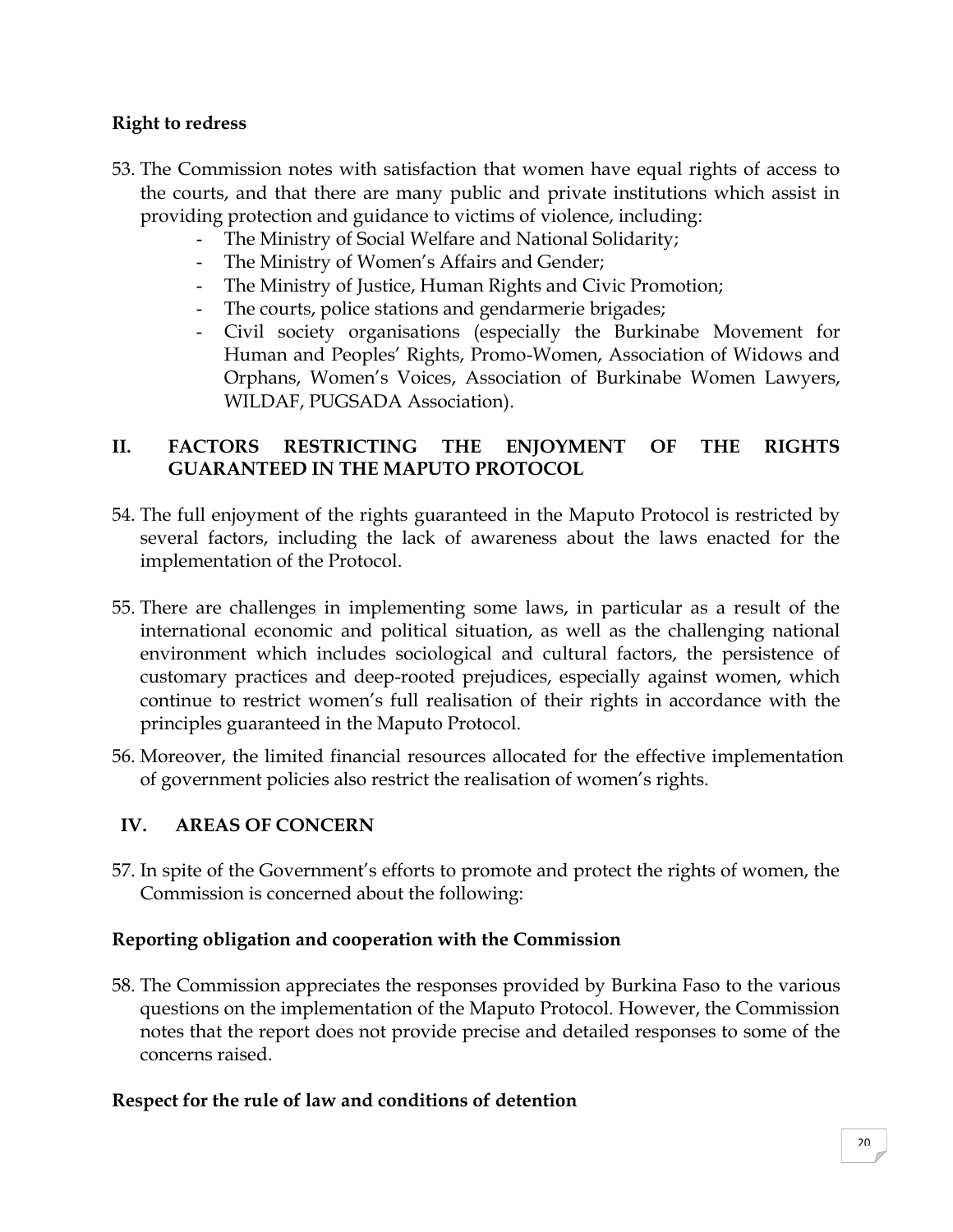59. The Commission is concerned about the lack of detailed information on the conditions of detention of women, in particular women with children.

#### **Administration of justice**

60. The Commission is concerned about maintenance of severe penalisation provided for women in the Penal Code with regard to abortion or attempted abortion.

#### **Reproductive health**

61. The Commission is concerned about the lack of information in the report on the implementation of Law No. 049-2005 AN of 21 December 2005 on reproductive health, in particular concerning the protection of women's reproductive health through access to adequate and affordable health services.

#### **Elimination of harmful practices**

- 62. The Commission is concerned about:
	- i. the persistence of the practice of clandestine excision which increasingly affects girls of an early age, despite the existence of a law prohibiting Female Genital Mutilation;
	- ii. The continuation of early marriages.

#### **Right to redress**

- 63. The Commission is concerned about:
	- i. the difficulty to provide evidence of violence suffered by women and girls, without which evidence there cannot be any prosecution;
	- ii. lack of psychological support for victims;
	- iii. the absence of a law and a fund for the effective implementation of the right to redress for the victims.

## **V - RECOMMENDATIONS**

64. In view of the foregoing, the Commission makes the following recommendations to the Government of Burkina Faso:

## **Reporting obligation**

65. The Government should continue to comply with its obligations under Article 26 of the Maputo Protocol, including by implementing the Commission's recommendations.